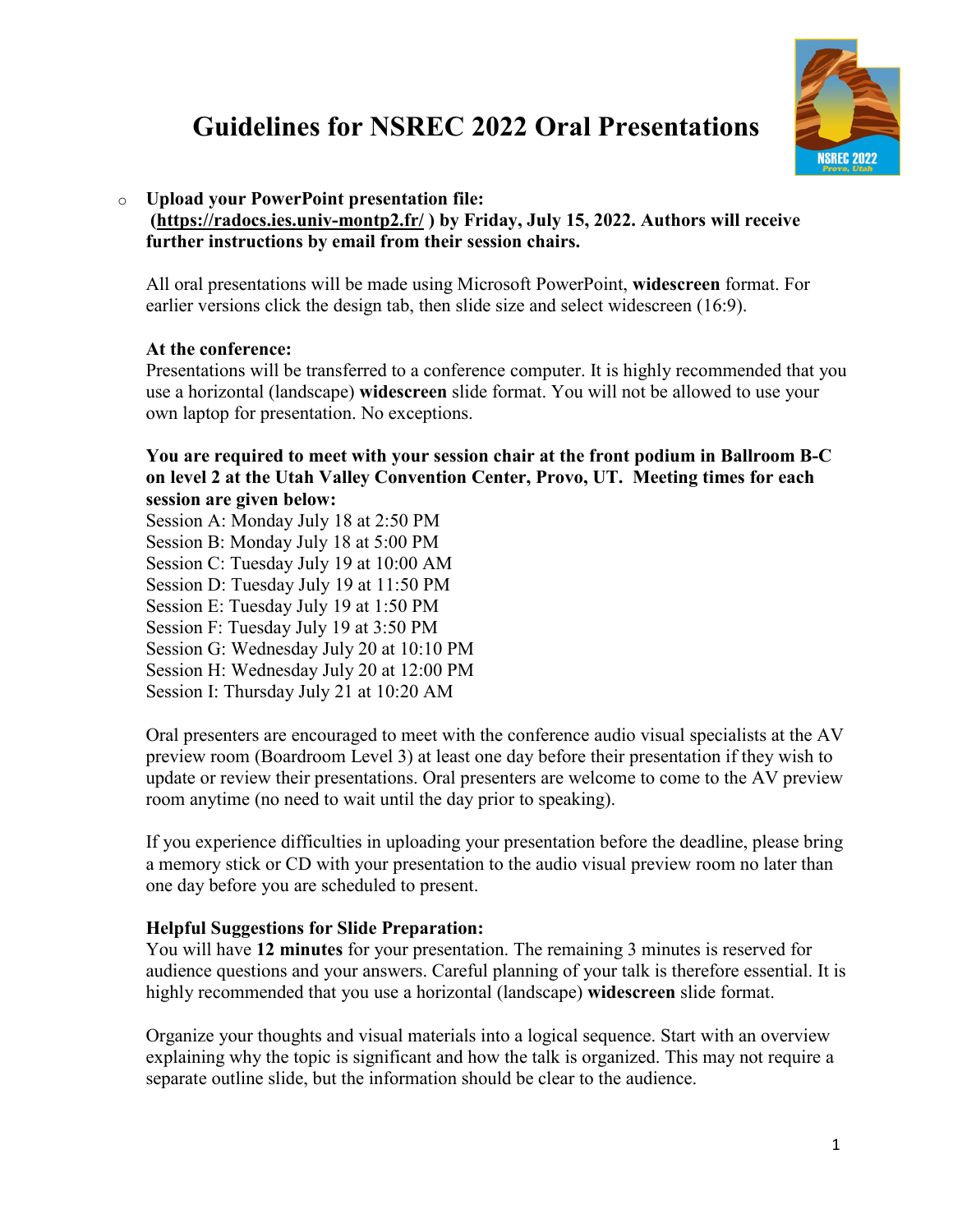

## **Guidelines for NSREC 2022 Oral Presentations**

Do not try to cover all of the details of your paper in your presentation, but emphasize three or four main points that you want to leave with the audience and develop the body of your talk around these. If you succeed in making and supporting a few critical points, conference attendees will read the details in the January 2023 edition of the IEEE Transactions on Nuclear Science. Briefly tell the audience what you set out to do, your approach, and illustrate a few of the more significant results, defending them and placing them in context. Rehearse your talk with colleagues so you can complete it easily within 12 minutes. Feedback from these runthroughs can be extremely valuable and provide a realistic practice environment.

Session chairs will hold presentations strictly to the allotted time. As a courtesy to other speakers and the audience, please plan and deliver your talk within the 12 minutes allotted to avoid ending your talk prematurely. There will be a speaker timing system in use that will aid your presentation pace. Your session chair will discuss this with you prior to your session.

Preparation of slides for an oral presentation to a large audience requires careful planning. Usually no less than 30 seconds or more than 2 minutes should be spent on any one slide. If a slide takes more than 2 minutes to discuss, then it is probably ineffective and should be broken up into two or more parts.

In general you should have a minimum of 7 slides and a maximum of 12. Too many slides make it likely that you will reach the end of your allotted presentation time before you have gotten through all the slides.

Based on previous conference experience, we recommend that you use the Arial font set with a minimum size of **20-point** (24-point preferred) using bold with no italics. This includes the fonts in graphs, pictures or figures. In these cases, also avoid excessive detail that will be lost when viewing in a large room. Also, when you preview your presentation on your computer, if you can't see lines or other fine detail on your monitor, it won't project at the conference either. You are required to use horizontal (landscape) **widescreen** (16:9) slide format because of the aspect ratio of the projection screen.

#### **Some other helpful hints regarding slide preparation:**

Low contrast slides with dark backgrounds are difficult to see in a large auditorium such as the one we will be using. High contrast is the important term to remember.

Special attention should be paid to line widths and colors in embedded graphs and figures for legibility in projection. Ones that look fine on paper may not be suitable for viewing via projection. Note also that these graphs or figures must be embedded in the presentation and not linked to files elsewhere.

Number all slides - if there is a need to go back to a previous slide, it is much easier to reference.